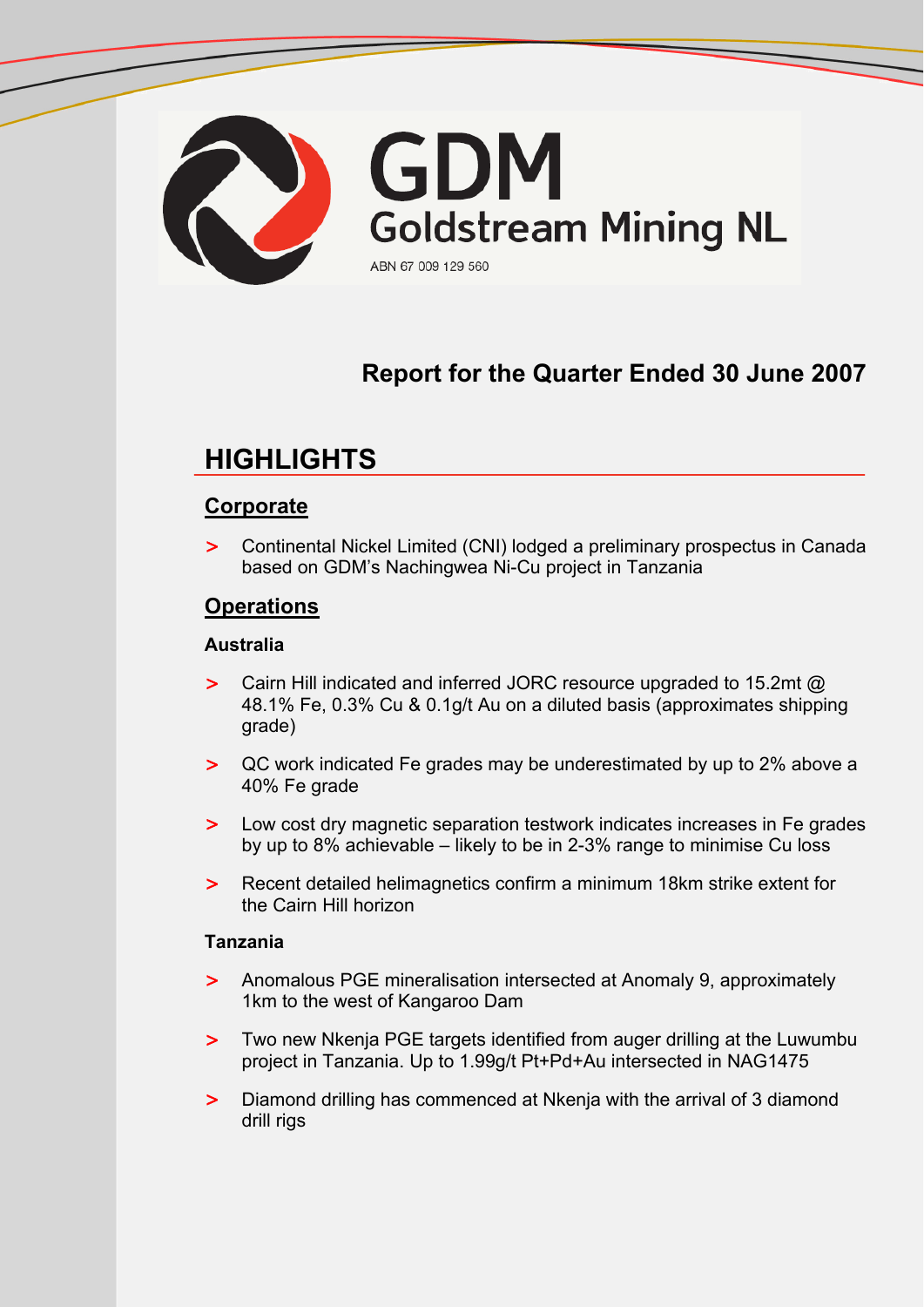

# **OPERATIONS REVIEW**

# **AUSTRALIA**

### **SOUTH AUSTRALIA**

#### **Mt Woods Project - Coober Pedy (Goldstream 100%)**

#### **Cairn Hill Magnetite / Copper-Gold Project**

The major items for the feasibility study of the unique Cairn Hill Magnetite Iron/ Copper-Gold Project, located adjacent to the Stuart Highway and 55km south east of Coober Pedy in South Australia, are substantially completed, with optimisation of the various components currently being undertaken. Comments have been received from Department of Primary Industries and Resources of South Australia (PIRSA) on the draft Mining Lease Application (MLA) and a final draft has now been submitted for further review and stakeholder comment. Based on PIRSA's timetable the Mining Lease should be approved in this quarter.



Figure 1 - Cairn Hill Magnetite / Copper-Gold Project location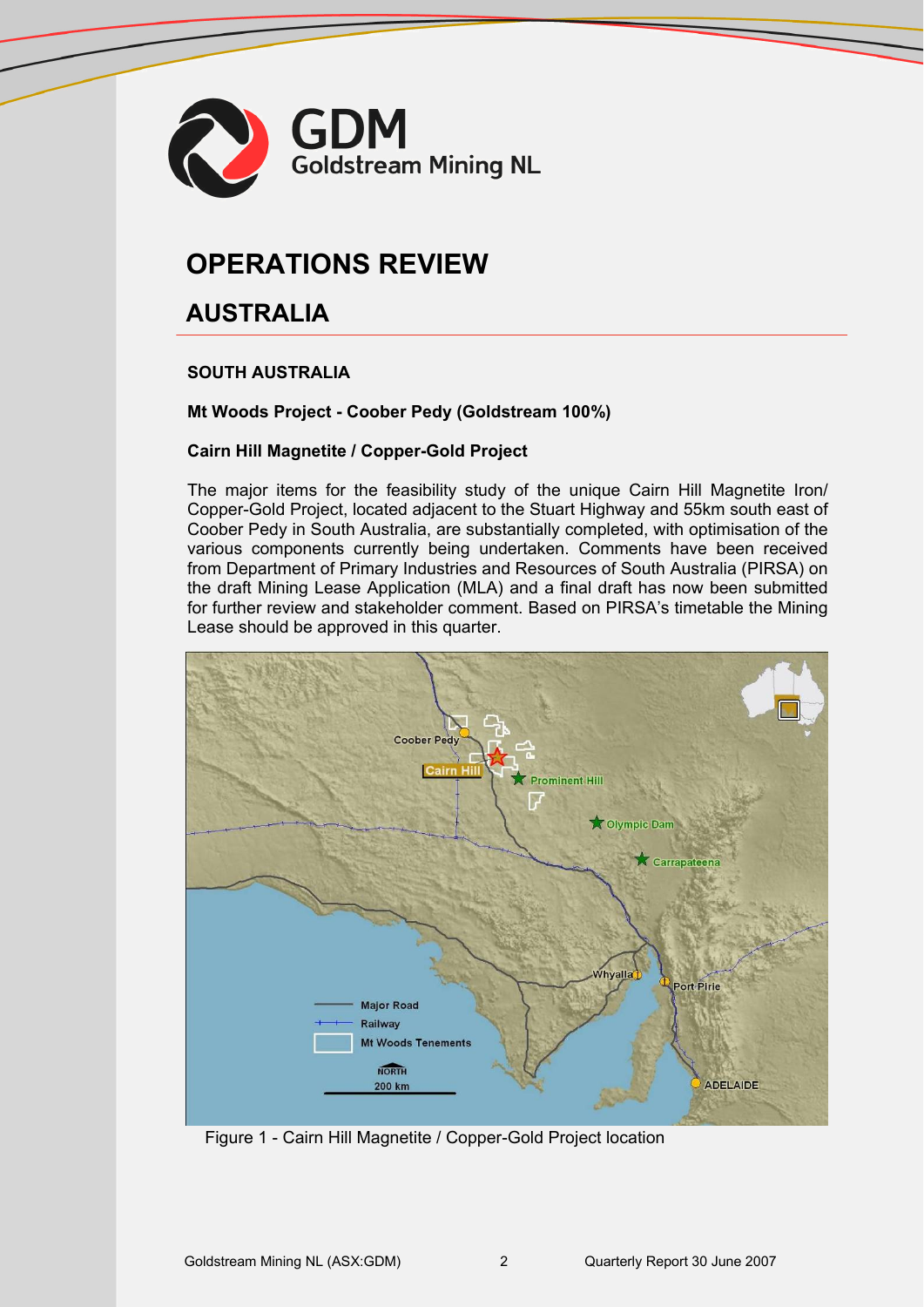

Snowden Mining Industry Consultants (Snowden) has recently completed an updated JORC resource based on the drilling up to the end of February 2007 ASX:28/06/2007), the combined Indicated and Inferred JORC Resource for the Initial Pit area, on a diluted basis, is **11.4Mt at 49.5% Fe, 0.4% Cu and 0.1g/t Au.** with an additional Inferred Resource of **3.8Mt at 43.8% Fe** within the Eastern Pit Extension, giving Cairn Hill a Total Resource of 15.2.Mt to a depth of 150m (Table 1, Figure 2) on a diluted basis.

### Table 1. Summary of Cairn Hill – In situ and Mineral Resources

(above a 40% Fe equivalent cut-off)

|                              |                      | Tonnage<br>(Mt) | Fe<br>(%) | Cu<br>$(\%)$ | Au<br>(g/t) | Si<br>$(\%)$ | Al<br>(%) | Р<br>$(\%)$ | s<br>(%) |
|------------------------------|----------------------|-----------------|-----------|--------------|-------------|--------------|-----------|-------------|----------|
| In Situ (Undiluted)          |                      |                 |           |              |             |              |           |             |          |
| <b>Initial Pit</b>           | Indicated            | 10.0            | 51.9      | 0.40         | 0.12        | 5.94         | 1.11      | 1.06        | 1.61     |
|                              | <b>Inferred</b>      | 0.8             | 48.3      | 0.18         | 0.05        | 7.13         | 1.93      | 0.80        | 0.61     |
|                              | Indicated + Inferred | 10.8            | 51.6      | 0.38         | 0.11        | 6.03         | 1.17      | 1.04        | 1.54     |
| <b>Eastern Pit Extension</b> | Inferred             | 3.5             | 47.5      | 0.01         | 0.00        | 8.21         | 1.99      | 0.52        | 0.1      |
| Total                        | Indicated + Inferred | 14.3            | 50.6      | 0.29         | 0.09        | 6.56         | 1.37      | 0.91        | 1.18     |
| <b>Diluted</b>               |                      |                 |           |              |             |              |           |             |          |
| <b>Initial Pit</b>           | Indicated            | 10.5            | 50.0      | 0.39         | 0.12        | 6.98         | 1.36      | 1.02        | 1.58     |
|                              | Inferred             | 0.9             | 43.8      | 0.18         | 0.05        | 9.58         | 2.45      | 0.73        | 0.61     |
|                              | Indicated + Inferred | 11.4            | 49.5      | 0.37         | 0.11        | 7.19         | 1.45      | 0.99        | 1.50     |
| <b>Eastern Pit Extension</b> | Inferred             | 3.8             | 43.8      | 0.01         | 0.00        | 10.2         | 2.41      | 0.48        | 0.1      |
| Total                        | Indicated + Inferred | 15.2            | 48.1      | 0.28         | 0.09        | 7.94         | 1.69      | 0.87        | 1.15     |

Quality control (QC) data, indicates that Fe grades over 40% appear to be underestimated by up to 2% due to a low bias in the analysis method used for the estimation of Fe. In the context of the in situ (undiluted) grade this has the potential to increase the grade of the indicated resource from 51.9% to around 53.9%, an exceptional grade for a magnetite.

**Eastern Extension Exploration Eastern Pit Extension Initial Pit Area** Pre 2006 RC Holes **NORTH** ♦ Diamond Holes  $1 km$ 2007 RC Holes

Figure 2. Cairn Hill Mineral Resource Locations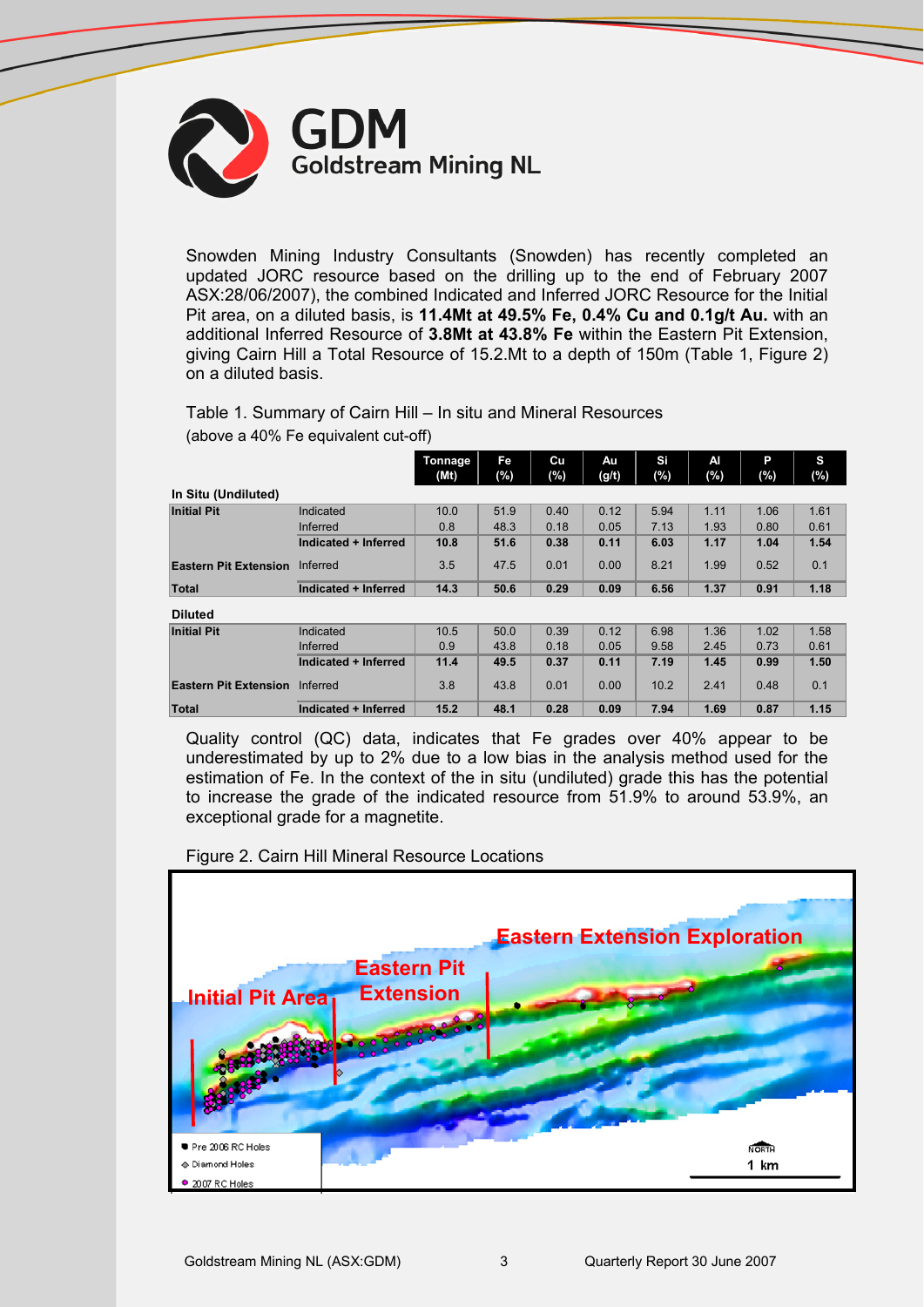

This latest resource has converted over 88% of the previous Inferred Resource (ASX: 13/03/2007) within the Initial Pit area to an Indicated Resource category.

The Initial Pit area covers the westernmost 800m of the Cairn Hill massive magnetite mineralisation within a well defined 18 km magnetic anomaly, and will now be the subject of detailed mine planning.

Two versions of the Mineral Resource were estimated. The first reports an in situ Mineral Resource which includes some internal dilution, while the second presents a Diluted Mineral Resource calculated by adding a 0.5 metre wide envelope of edge dilution to the in situ Mineral Resource, as an approximation of a mining grade. The resource has been divided into two parts based on the different characteristics of the mineralisation, the Initial Pit Area containing a mixture of both magnetite and copper / gold mineralisation and the Eastern Pit Extension area which contains only magnetite mineralisation (Figure1).

The Mineral Resource has been classified and reported above a 40% metal equivalent Fe cut-off grade using the JORC Code (2004) guidelines. The equivalence equation is based on three year average metal prices of USc53.62/dmtu Fe, US\$2.03/lb Cu and US\$490/oz Au and metal recovery factors of 88% for Fe, 95% for Cu and 89% for Au. The recovery factors are estimates derived from the results of metallurgical test work conducted by Goldstream. The Fe metal equivalent grade was calculated using the following formula.

(Fe%\*0.5362\*0.88)+((Cu%/100)\*2.03\*2204.62\*0.95)+(Auppm/31.10\*490\*0.89)

Fe %

(Fe %\*0.5362\*0.88)

\*Fe %

The Eastern Pit Extension area, covering the next 800m of strike to the east of the Initial Pit area, has a diluted Inferred Resource of **3.8Mt at 43.8% Fe** and confirms the strike continuity and high grade nature of the main northern lode magnetite horizon**.**

As part of the feasibility study, GDM has investigated the options for processing the Cairn Hill magnetite iron – copper – gold mineralisation. Conventionally the main processing options for such mineralisation are:

- 1. Magnetic separation to produce a magnetite concentrate, then separation by flotation of a copper – gold concentrate from the non-magnetic fraction
- 2. Magnetic separation to produce a magnetite concentrate, with reverse flotation to clean up the concentrate (particularly to remove sulphur), then separation by flotation of a copper – gold concentrate from the non-magnetic fraction
- 3. Flotation to produce a copper gold sulphur concentrate with magnetic separation of the tails to produce a magnetite concentrate.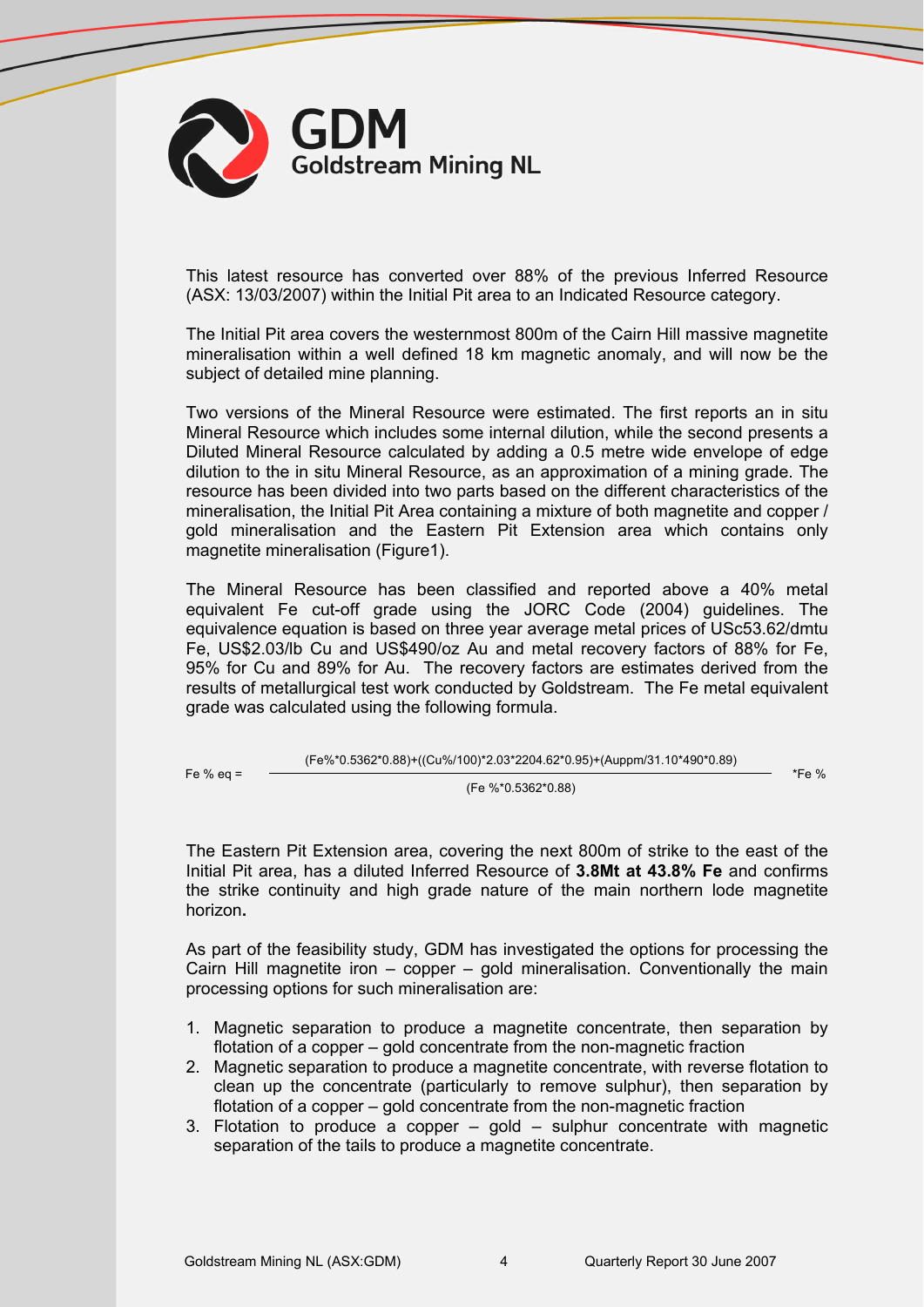

After testing the various separation methodologies, the testwork has shown that a series of flotation steps with extended flotation times followed by magnetic separation can produce a premium grade magnetite iron concentrate at a very coarse grind size of 150 microns. The main focus of the testwork has to been to reduce the sulphur in the magnetite concentrate to less than 0.5%, to make a premium Fe product which can be accepted by most steel mills.

| <b>Ore Zones &amp; Waste</b><br>$P_{80}$ 150 µ            | Al <sub>2</sub> O <sub>3</sub><br>$\frac{9}{6}$ | P<br>$\%$ | S<br>$\%$ | SiO <sub>2</sub><br>$\frac{0}{2}$ | Au<br>g/t | Cu<br>$\frac{0}{0}$ | Fe<br>$\%$ |
|-----------------------------------------------------------|-------------------------------------------------|-----------|-----------|-----------------------------------|-----------|---------------------|------------|
| <b>Head Grade</b>                                         | 2.15                                            | 1.24      | 2.11      | 13.8                              | 0.17      | 0.62                | 51.46      |
| <b>Magnetic Separation Only</b>                           | 0.47                                            | 0.01      | 0.85      | 0.35                              | 0.04      | 0.02                | 71.09      |
| <b>Extended Flotation ■ Magnetic</b><br><b>Separation</b> | 0.49                                            | 0.01      | 0.36      | 0.68                              | 0.04      | 0.01                | 71.24      |
| Extended Flotation + Pull ■<br><b>Davis Tube</b>          | 0.40                                            | 0.01      | 0.19      | 0.31                              | 0.04      | 0.01                | 71.50      |

Table 2. Summary of Metallurgical Testwork to Produce a Magnetite Concentrate

Testwork has been conducted on a mixture of fresh and weathered mineralised zones as well on 0.5m waste from each mineralised boundary.

Metallurgical recoveries from the testwork are exceptional with up to 91.2% Fe recovered into the magnetite concentrate. Up to 98.2% of the copper can be recovered into an initial 8% Cu concentrate at 150 microns. In contrast, a 76 micron grind recovers over 90% of the copper into a higher grade 17.2% Cu concentrate. Further grind test work is being undertaken to ascertain the optimal grind size to enhance copper grade and recoveries into the final concentrate. Detailed test work conducted by internationally recognised Chinese institutes on behalf of potential customers, has confirmed the ease of processing, and the high quality and recoveries of the Cairn Hill magnetite product.

Following a suggestion from a potential customer, recent metallurgical testwork using dry magnetic separation on coarsely crushed mineralised samples, has shown that the Fe grade of the product can be significantly beneficiated. This testwork indicates that it is possible to increase the shipped Fe grade by 8%, using dry magnetic separation, however there is a significant loss of copper in the shipped material with nearly 44% of the copper lost to waste during the upgrade. Further tests have shown that it is possible to reduce the copper lost during upgrading to 12%, while still increasing the Fe grade by 2-3%.

Additional testwork will be undertaken to better understand the options for dry magnetic separation to maximise the Fe upgrade and minimise Cu loss. Clearly this is an area where there are significant economic benefits to be made in producing a higher value product while also reducing dead freight. The optimisation study will be on-going.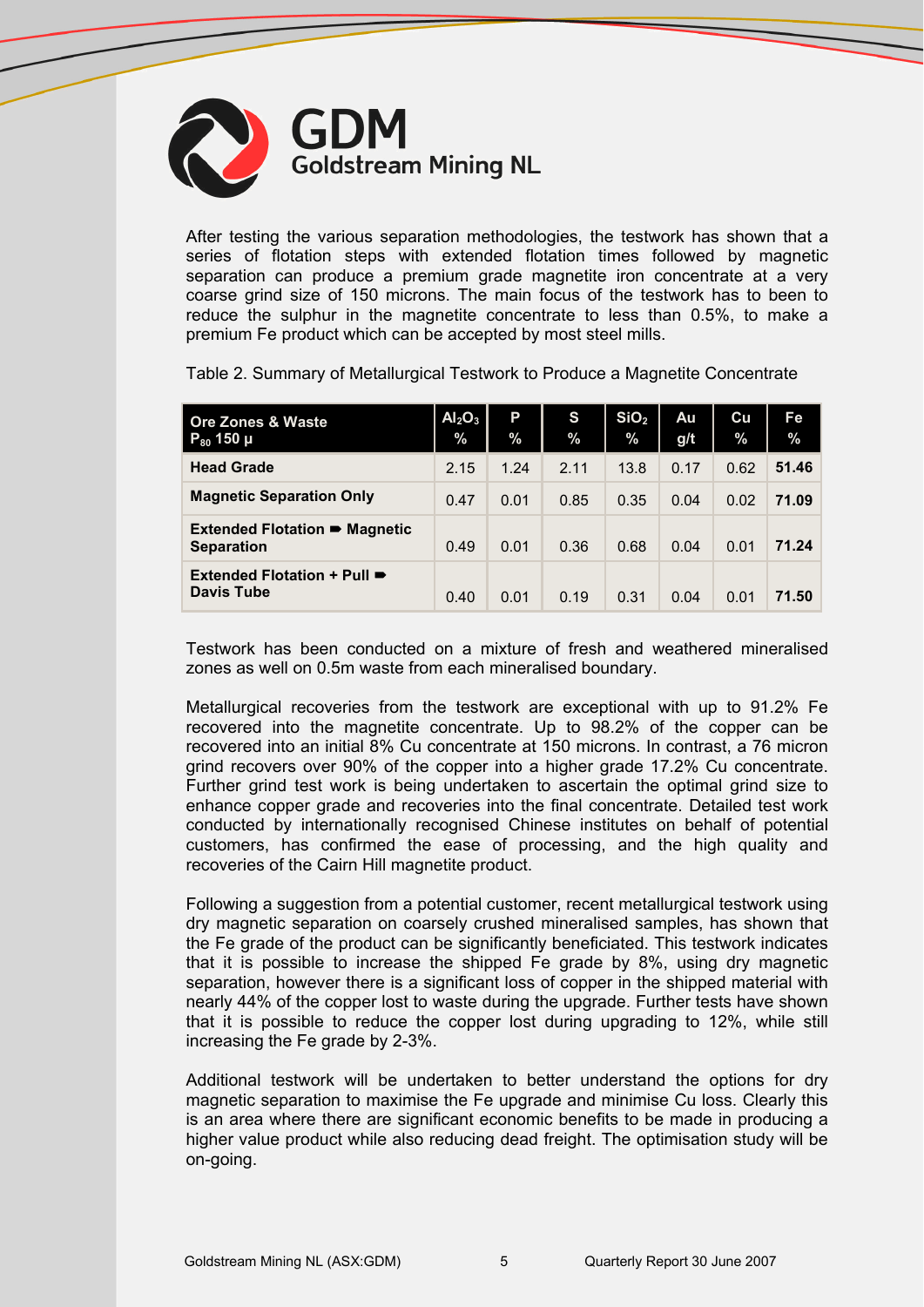

In the Eastern Pit Extension area, where there is no significant copper mineralisation, GDM considers maximising the Fe shipping grade to be the best option. Further test work will be conducted on the mineralisation, specifically from the Eastern Pit Extension area, to examine a range of iron upgrade options, including the possibility of producing an intermediate or final concentrate.

A prime focus for GDM has continued to be to finalise a definitive Heads of Agreement (HOA) term sheet for funding and off take, with one of the five investor / customer groups with whom final negotiations are in progress. Seven potential customers have tested Cairn Hill samples and the feedback has been positive on the quality and ease of processing. GDM is working to conclude negotiations in order to maintain the momentum of the project and enable the ordering of long lead time items, such as rail wagons, and to optimise the production to suit the processor of the ore during the statutory Mining & Rehabilitation Plan (MARP) process to minimise time delays and additional costs.

Logistics are the key to the success of the project. GDM has taken the approach of appointing preferred contractors with whom it will work to optimise logistics. For the off-road haulage contract GDM has appointed KBD Haulage, a specialist Kalgoorlie based off-road haulage contractor, while for the rail haulage, heads of agreement are being negotiated with the preferred rail contractor. GDM believes that by working with these specialists, their knowledge and experience can be utilised to optimise the whole logistics process and ultimately reduce costs.

In the same manner GDM is working with a preferred mining contractor, JMS / MCC Mining JV, to finalise the mine planning and working in collaboration to optimise mining costs and site operations.

Following advice by PIRSA, GDM will lodge an Early Works MARP to cover proposed trial mining. The material required for this Early Works MARP is largely available from the MLA documentation with the additional material mainly relating to the proposed operations. The MARP for the trial pit will be approved following the grant of the Mining Lease. With PIRSA's view now that a Mining Lease is required prior to trial mining, rather than being allowable on the current Mineral Claims it is now anticipated that trial mining will commence late in Q3 or early Q4. The equipment for the trial mining will be sourced from Coober Pedy.

Native title clearance surveys for the mining lease area have been completed with the two native title claimant groups. This is the first stage in the process of finalising a native title agreement to cover the whole of the mining lease area.

GDM proposes to have the Cairn Hill workforce based in Coober Pedy to the maximum extent possible. Where necessary, key skilled personnel will be on fly-in / fly-out rosters however it is believed that the GDM preferred contractor's will largely be able source their employees from Coober Pedy. GDM believes this will be a winwin situation where having a locally based workforce will significantly benefit the local community, and the Cairn Hill operation.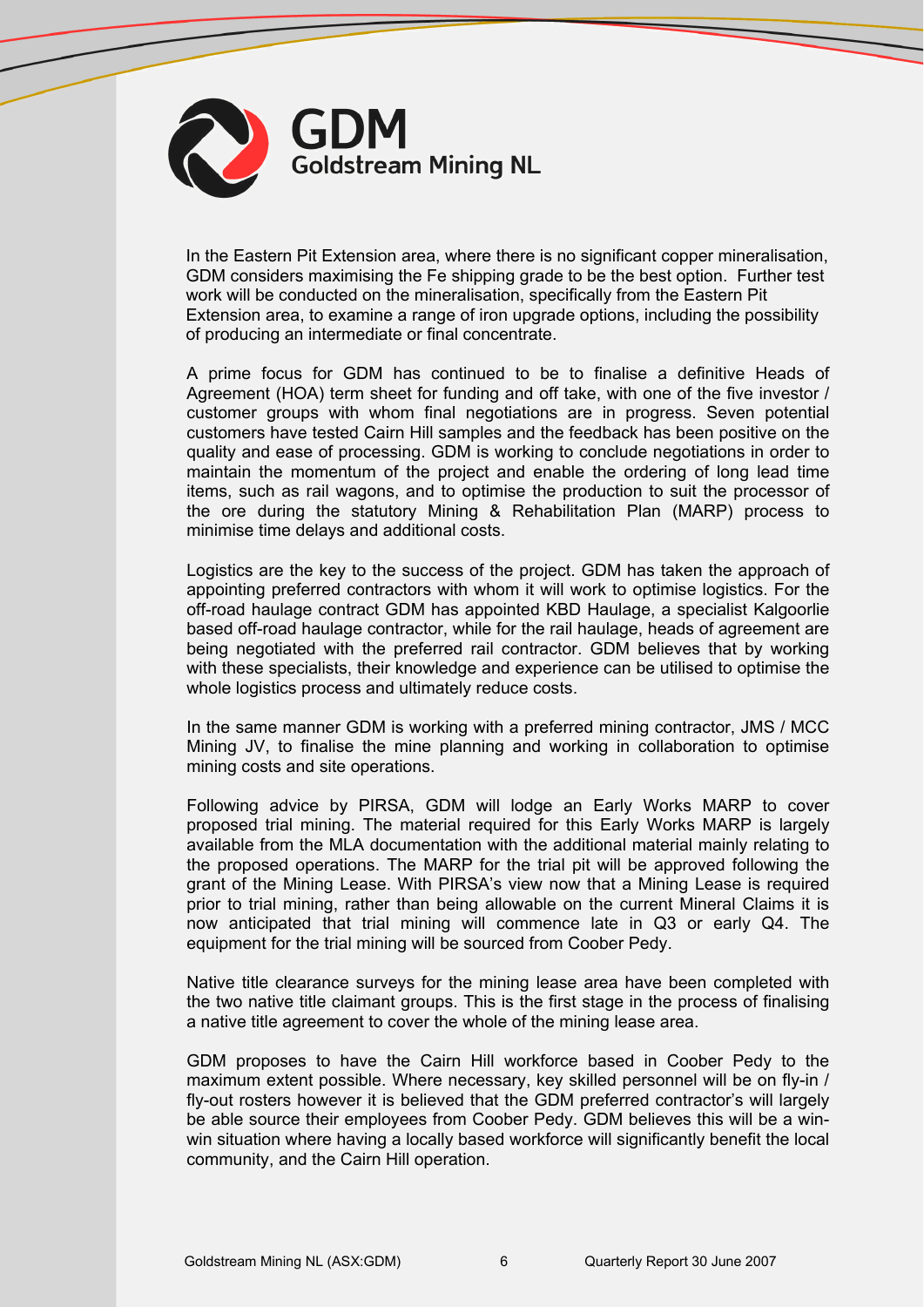

Key elements of the feasibility study are now substantially complete, with costings and designs having been received from the various consultants involved in the study. The final report is currently being compiled and assessed. Simultaneously, GDM is optimising the capital and operating costs to ensure that the costings are reflective of the sort of operation envisaged, and looking at a range of alternative suppliers. As part of the HOA funding package most of the Chinese investor groups are interested in supply of capital equipment to Australian specifications for the project, and this will be factored into the capital and operating costs.

The recently completed detailed helicopter magnetic survey over the Cairn Hill area confirms an estimated additional 16 kilometres of strike to the east of the current resources (which cover approximately 2 kilometres of strike). This survey has highlighted the potential upside of the Cairn Hill operation and GDM will move to define additional resources as soon as possible with the objective of increasing the size and life of the project.

### **Kangaroo Dam (PGE)**

Anomalous palladium and platinum mineralisation was identified from exploration RC drilling completed in the Kangaroo Dam area late in 2006. Drillhole MWRC012 targeting Anomaly 9, approximately 1 kilometre to the west of the previous Kangaroo Dam PGE intersection, returned a best composite result of **4m @ 0.74g/t Pd+Pt+Au** from 56m in logged magnetite gneiss. The platinum-palladium ratio of the intersection is 4:1.

The drill programme was designed to target a complex, high amplitude magnetic anomaly with modelled depths of approximately 100m. Only a single hole for 162m, of a proposed 3 hole traverse was completed due to drilling difficulties.

This intersection enhances the PGE prospectivity of the Kangaroo Dam area, and is being assessed in conjunction with the recently completed detailed helimagnetics in order to refine targeting for further exploration drilling.

#### **Black Hills (IOCG)**

No field activities were conducted during the quarter.

#### **Uranium**

Four reconnaissance style rotary mud holes for 674m were drilled to test palaeochannel sediment packages to the west and northwest of Cairn Hill with the dual purpose of testing their water potential for mining operations, and determining the suitability of the strata to host sandstone roll-front uranium deposits. All holes intersected sands and gravels of the Cadna-Owie Formation followed by thick sequences of clays, sands, claystones, mudstones of unknown associations to the end of holes.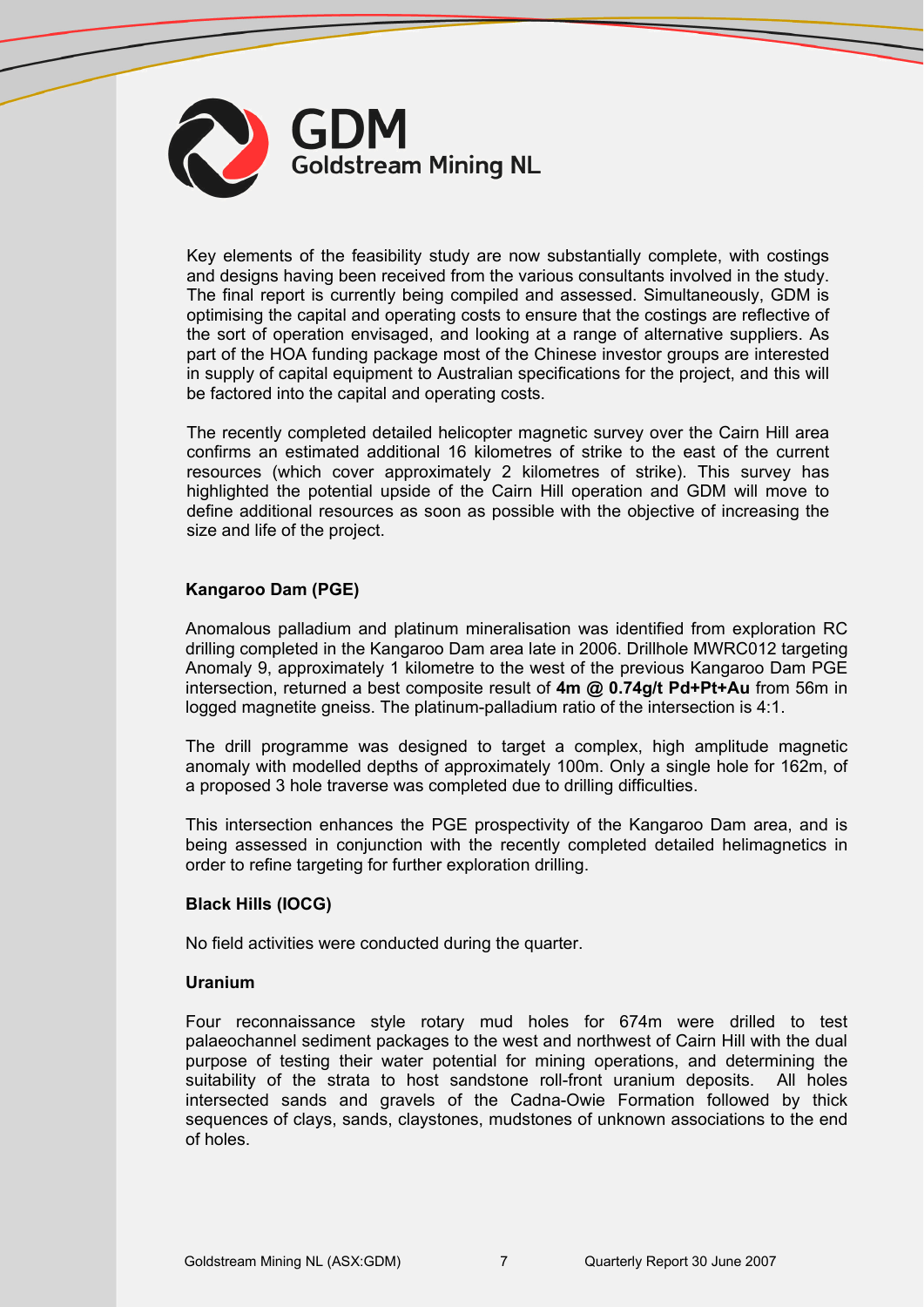

Although no anomalous signatures indicative of proximal uranium mineralisation were detected, the drilling has confirmed the presence of gravity interpreted palaeochannels, and significant thicknesses of potential sedimentary host packages. Future exploration will focus on identifying suitable targets with proximal source rocks.

#### **Mt Woods Regional Program**

During the quarter a 10,800 line kilometre helimagnetic survey was completed over the northern portion of the Mt Woods Inlier. Flown at 100m line spacing, the survey has provided high quality detailed data over the Mt Woods Inlier and the various GDM prospects including Cairn Hill. Processing is underway to refine drill targets for planned drilling programmes in the coming quarter.

GDM is still attempting to identify a suitable diamond rig with a capacity of 1,200m to drill two holes at Mt Paisley, which is a large coincident magnetic and gravity feature with similarities to Olympic Dam. During the quarter there have been a couple of promising leads which may lead to a rig being made available to drill these holes.

#### **NORTHERN TERRITORY**

### **Arunta Nickel-Copper Project (Goldstream 100%)**

No field work was undertaken.

# **TANZANIA**

#### **Nachingwea Nickel-Copper Project (Goldstream 100%)**

Field work commenced on the Nachingwea project with the construction and establishment of a field camp. The camp will house field crews during planned ground EM and drilling programs. In addition a water bore is being drilled to provide water for the diamond drilling later in the field season.

It is anticipated that an airborne VTEM survey will commence around the end of July.

At quarters end GDM retained 100% ownership of the Nachingwea nickel-copper project, pending a spin off of the project into Continental Nickel Limited (CNI) which will list on the TSX Venture Exchange in Canada during the next quarter (see Corporate).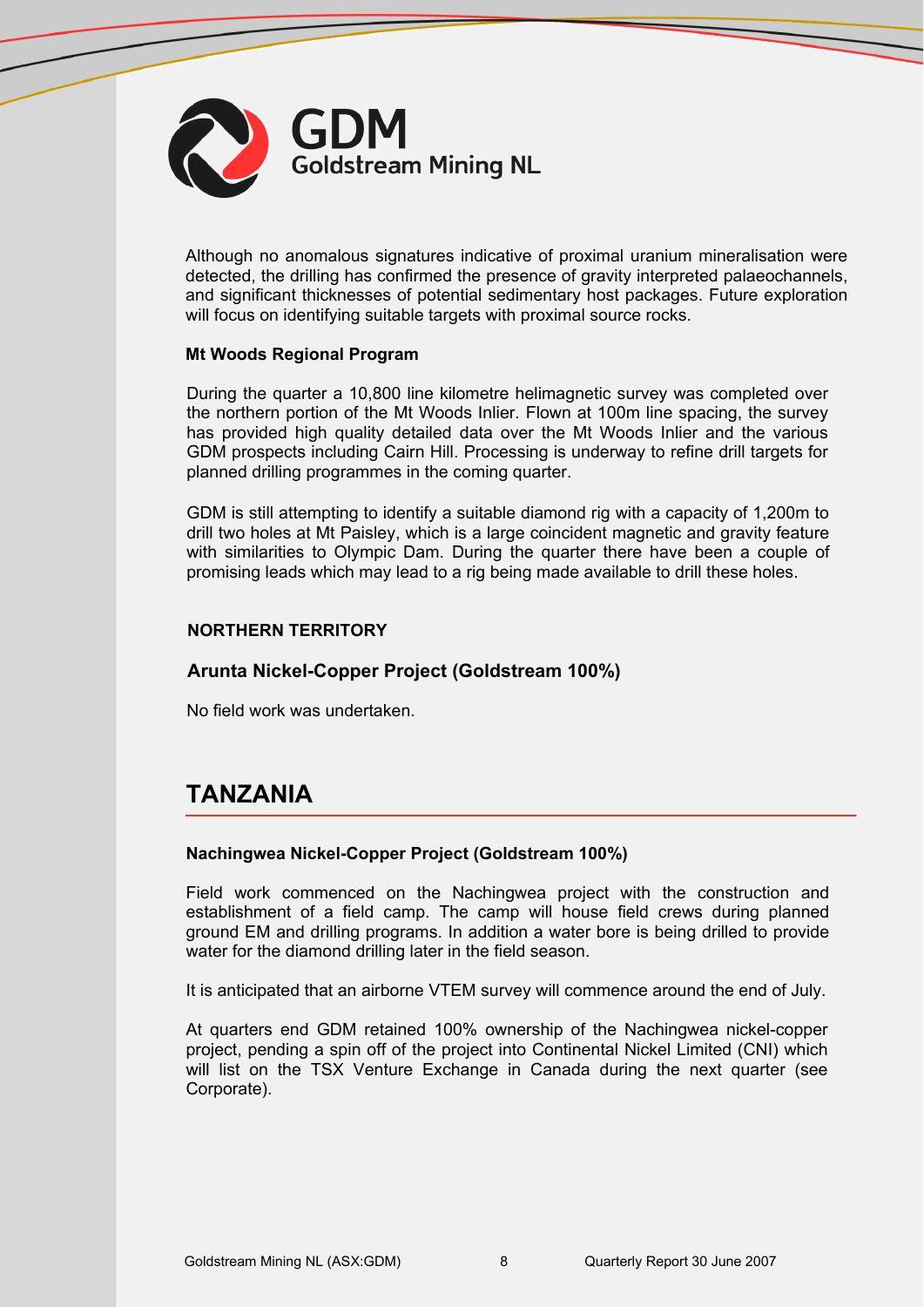

#### **Luwumbu Platinum Group Elements (PGE) Project (Goldstream reducing to 27%, Albidon reducing to 3%, Lonmin earning 70%)**

Goldstream, in joint venture with Lonmin Plc (Lonmin), is exploring for Platinum Group Element (PGE) mineralisation at Luwumbu in southern Tanzania.

In preparation for the field season Lonmin, as manager of the Luwumbu Joint Venture, mobilised personnel to Makete and commenced field operations. Despite rain delays, a total of 15 drill pads have been constructed for the 3 Tandrill diamond drill rigs which arrived on site in late June. Diamond drilling has now commenced testing PGE auger anomalies identified during the 2006 field season.

Throughout the extended wet season, exploration continued at the Nkenja PGE project with two motorised auger crews completing 290 shallow holes for 2,282 metres. This auger program successfully intersected anomalous PGE's (Table 3) over a number of traverses and defined new PGE targets in the lower Nkenja Valley and the upper Lindengere Valley. A best result of **1.99g/t Pt+Pd+Au (PGE)** was intersected in NAG1475 in saprolitic clays from the lower Nkenja valley and will be further tested by future diamond drilling.

| Hole           | East   | North          | From<br>(m) | Interval<br>(m) | Ni<br>(%) | Au<br>(g/t) | Pd<br>(g/t) | Pt<br>(g/t)       | PGE<br>(g/t) |
|----------------|--------|----------------|-------------|-----------------|-----------|-------------|-------------|-------------------|--------------|
|                |        |                |             |                 |           |             |             |                   |              |
| <b>NAG1435</b> | 611639 | 8989660        | 1.0         | 1.0             | 0.28      | 0.02        | 0.48        | 0.88              | 1.37         |
| NAG1437        | 611721 | 8989780        | 2.0         | 1.0             | 0.35      | 0.01        | 0.18        | 0.35              | 0.54         |
| NAG1450        | 611730 | 8989510        | 4.0         | 1.0             | 0.24      | 0.05        | 0.66        | 0.33 <sub>1</sub> | 1.03         |
| <b>NAG1451</b> | 611794 | 8989536        | 0.0         | 1.0             | 0.40      | 0.03        | 0.41        | 0.18              | 0.62         |
| <b>NAG1453</b> | 611890 | 8989604        | 3.0         | 1.0             | 0.28      | 0.07        | 0.67        | 0.37              | 1.10         |
| NAG1458        | 612041 | 8989786        | 5.0         | 1.0             | 0.26      | 0.09        | 0.50        | 0.38              | 0.98         |
| NAG1470        | 612005 | 8989480        | 3.0         | 2.0             | 0.16      | 0.11        | 0.47        | 0.22              | 0.80         |
|                |        |                | 8.0         | 1.0             | 0.18      | 0.04        | 0.41        | 0.16              | 0.61         |
| <b>NAG1473</b> | 612112 | 8989570        | 3.0         | 3.0             | 0.09      | 0.12        | 0.47        | 0.20              | 0.78         |
|                |        |                | 10.0        | 1.0             | 0.26      | 0.05        | 0.42        | 0.14              | 0.61         |
| NAG1474        | 612147 | 8989606        | 3.0         | 5.0             | 0.09      | 0.05        | 0.45        | 0.20              | 0.70         |
|                |        |                | 9.0         | 1.0             | 0.17      | 0.69        | 0.21        | 0.14              | 1.03         |
| NAG1475        | 612192 | 8989646        | 3.0         | 5.0             | 0.21      | 0.20        | 0.76        | 0.32 <sub>1</sub> | 1.27         |
|                |        |                | 11.0        | 1.0             | 0.28      | 0.55        | 0.85        | 0.59              | 1.99         |
| <b>NAG1476</b> | 612221 | 8989688        | 9.0         | 1.0             | 0.25      | 0.07        | 0.28        | 0.24              | 0.59         |
| <b>NAG1479</b> | 612322 | 8989782        | 5.0         | 1.0             | 0.24      | 0.02        | 0.80        | 0.32              | 1.14         |
| NAG1531        | 612610 | 8989212        | 4.0         | 1.0             | 0.19      | 0.05        | 0.38        | 0.27              | 0.70         |
| NAG1730 I      |        | 611452 8991532 | 5.0         | 1.0             | 0.01      | 0.00        | 0.67        | 0.00.             | 0.68         |

Table 3. Nkenja Auger Drilling PGE Intersections >0.5g/t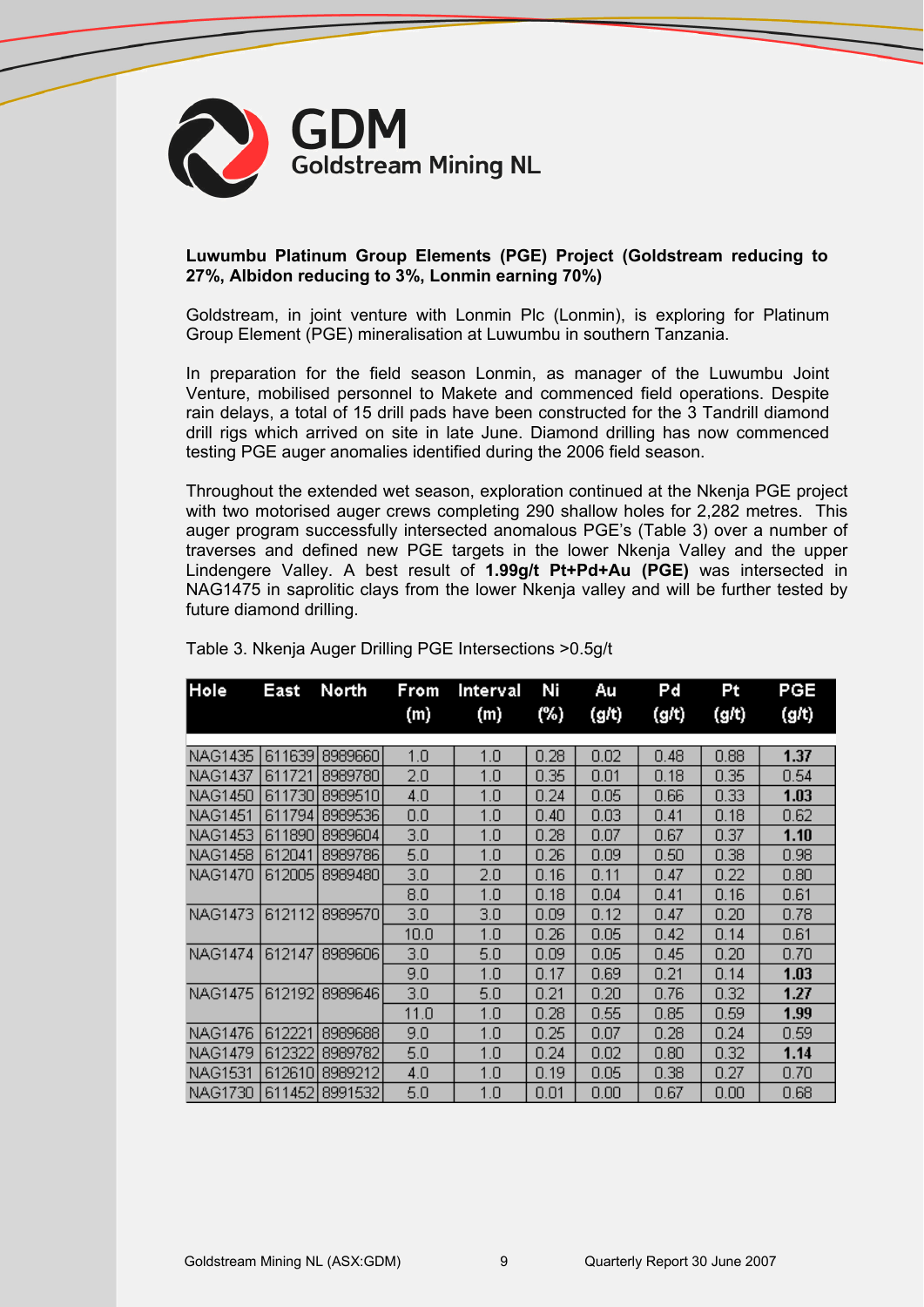

#### **Mibango Platinum Group Elements (PGE) - Nickel Project (Goldstream 100% - Lonmin earning 65%)**

The Mibango Project is a joint venture between Goldstream and Lonmin which enables Lonmin to earn a 60% interest from Goldstream by funding all exploration to the completion of a feasibility study and a further 5% by arranging Goldstream's share of development finance.

During the quarter, Lonmin reopened the Mibango camp and commenced site works on the Kapalagulu airstrip to repair damage caused by the wet season rains. An airborne geophysical survey is expected to commence early in the next quarter.

#### **Other Projects**

**Morogoro, Kondoa, Buhemba**

No field work was undertaken.

# **INDIA**

No field work was undertaken pending processing and granting of tenements.

# **CORPORATE**

#### **Nachingwea Nickel-Copper Project (Goldstream 100%)**

Continental Nickel Limited (CNI) has lodged a preliminary prospectus in Canada to raise between Cdn\$13.5m to Cdn\$16.5m as a prelude to listing on the TSX Venture Exchange in Canada (TSXV).

Following listing on TSXV, GDM will retain 51% of CNI on a partially diluted basis, assuming the exercise of the overallotment shares, broker and advisor warrants. In addition GDM will retain a 30% interest in the joint-venture company, Ngwena Limited, which will hold the Nachingwea tenements. CNI has the right to earn an additional 5% by funding a feasibility study, with a further 5% after spending Cdn\$15m on Nachingwea. The board believes that spinning off the Nachingwea nickel - copper tenements into a new TSXV listed subsidiary is the best method of delivering value for GDM shareholders.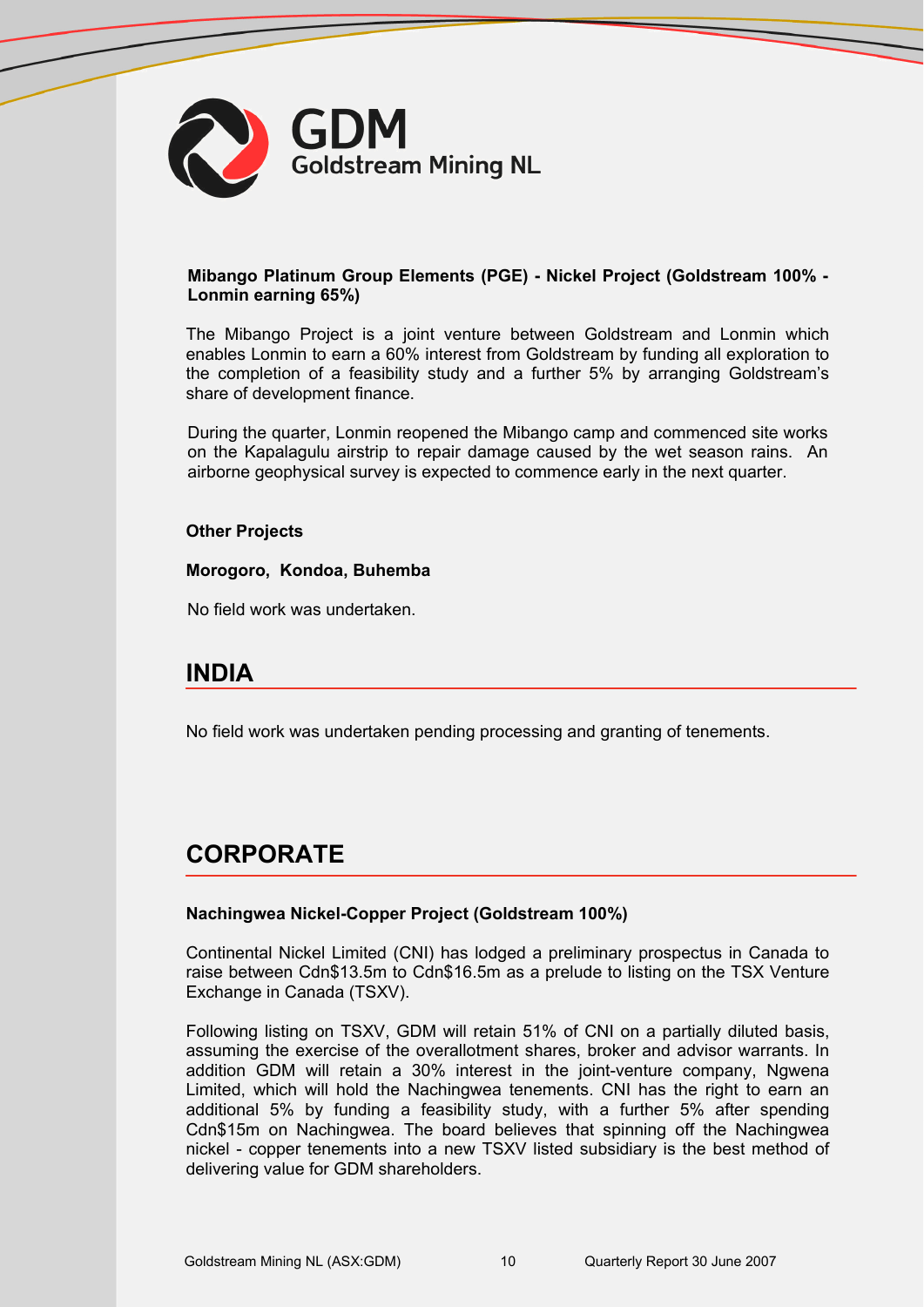

It is expected that the final minor comments from the Ontario Securities Commission will shortly be resolved, and the Canadian prospectus can be finalised. This will trigger the lodgement of the Australian prospectus which covers the Cdn\$3.85m priority pool to GDM shareholders and will be posted out to all GDM shareholders following the expiry of the statutory exposure period.



Figure 3 - Location of the Nachingwea tenements

### **EL2874 – Four Mile Uranium Project**

Alliance Resources (Alliance) announced on 2 April 2007 a JORC Inferred Resource of 3.9mt  $@$  0.37%  $U_3O_8$  containing 15,000 tonnes (32 million lbs) of  $U_3O_8$  for its Four Mile West Uranium Deposit in EL2874 in South Australia, where it is in joint venture with Quasar Resources Pty Limited (an affiliate of Heathgate Resources Pty Ltd, the operator of the Beverley Uranium Mine).

More recently Alliance has announced high grade intersections at Four Mile East of high grade mineralised intersections similar to Four Mile West, where it expects to have an JORC resource prior to the end of 2007.

Goldstream holds a 1% NSR over all minerals produced from EL2874.